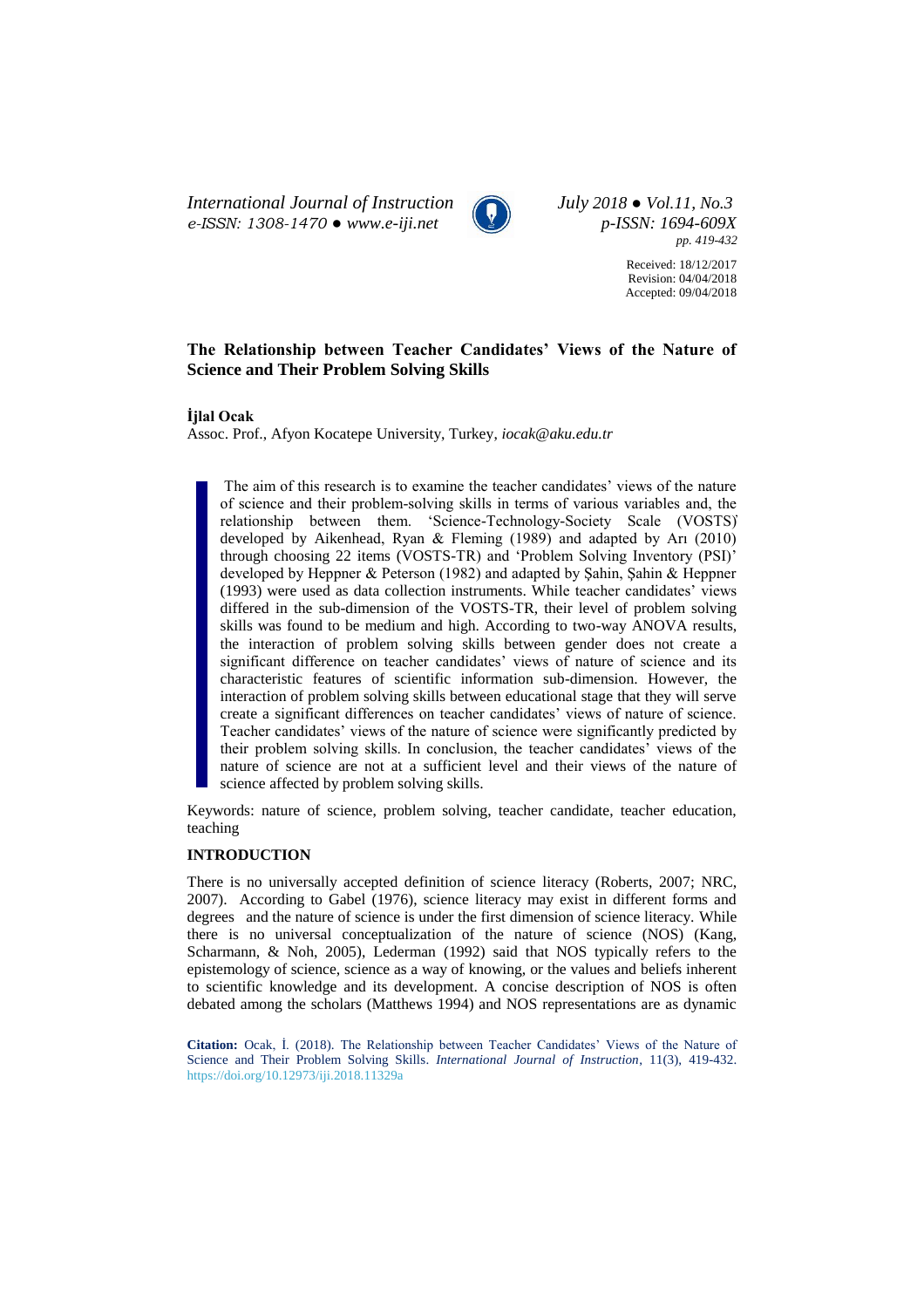as the knowledge and enterprise of science itself. In describing NOS from epistemological and associated sociological perspectives, Ryan & Aikenhead (1992) include the meaning of science, assumptions, values, conceptual inventions, method, consensus making, and the characteristics of the knowledge produced. Lederman, Wade, and Bell (1998) suggested that these values and assumptions include independence of thought, creativity, tentativeness, being empirically based, subjectivity, testability, and cultural and social embeddedness.

Holbrook & Rannikmae (2007) said that the nature of science education is clearly portrayed as more than an understanding of the nature of science, or acquisition of scientific ideas. The nature of science education puts the learning of the nature of science into an educational framework. Researchers turned their attention to teaching the nature of science and teachers' conceptions as data emerged, indicating that students did not possess what were considered as adequate conceptions of NOS. A teacher must possess adequate knowledge of what he/she is attempting to communicate to students (Lederman 1992) because teachers who teach scientific literacy and the nature of science shape their students' views, too. When the literature in Turkey and abroad are examined, it is seen that the views of teachers and students in different grades on NOS are either insufficient or wrong (Solomon, Scott & Duveen 1996; Palmquist & Finley 1997, Abd-El Khalick & BouJaoude 1997; Khishfe & Abd-El Khalick 2002; Çelikdemir, 2006; Küçük 2006; Liu & Lederman 2007; Buaraphan & Sung-Ong 2009; Çil 2010; Doğan 2010).

Problem solving is defined as the self-directed cognitive-behavioral process by which an individual, couple, or group attempts to identify or discover effective solutions for specific problem encountered in everyday living as it occurs in the natural environment, (D'Zurilla & Goldfried, 1971). According to Hepner & Baker (1997) problem-solving refers to the cognitive, affective and behavioral processes and to the particular set of skills people employ in order to find solutions for the challenges of everyday life. Heppner & Peterson (1982) categorized three kinds of attitude towards problem-solving, specifically: 1) Problem-solving confidence: whether one possesses confidence when faced with problems; 2) Approach/avoidance style: applying an initiative approach or avoidance strategies when faced with problems; 3) Personal control: whether one puts into practice after a well-organized design when faced with problems.

The most important goal of science education is to educate person who are science literate. Understanding the nature of science is also an important aspect of science literacy. According to Lin and Chiu. (2002) promoting students' problem-solving ability, especially conceptual, has long been considered one of the most important goals of science education. Also, Shomes (1995) stated that as important as problem-solving ability, understanding the nature of science has been regarded as one of the basic requirements for scientific literacy. Both understanding the nature of science and problem-solving skills for science literacy are more important for enhancing true scientific literacy. For this reason, this study has been established to determine the relationship between teacher candidates' view of the nature of science and their problem solving skills. It was also aimed to test the effect of the interaction between gender and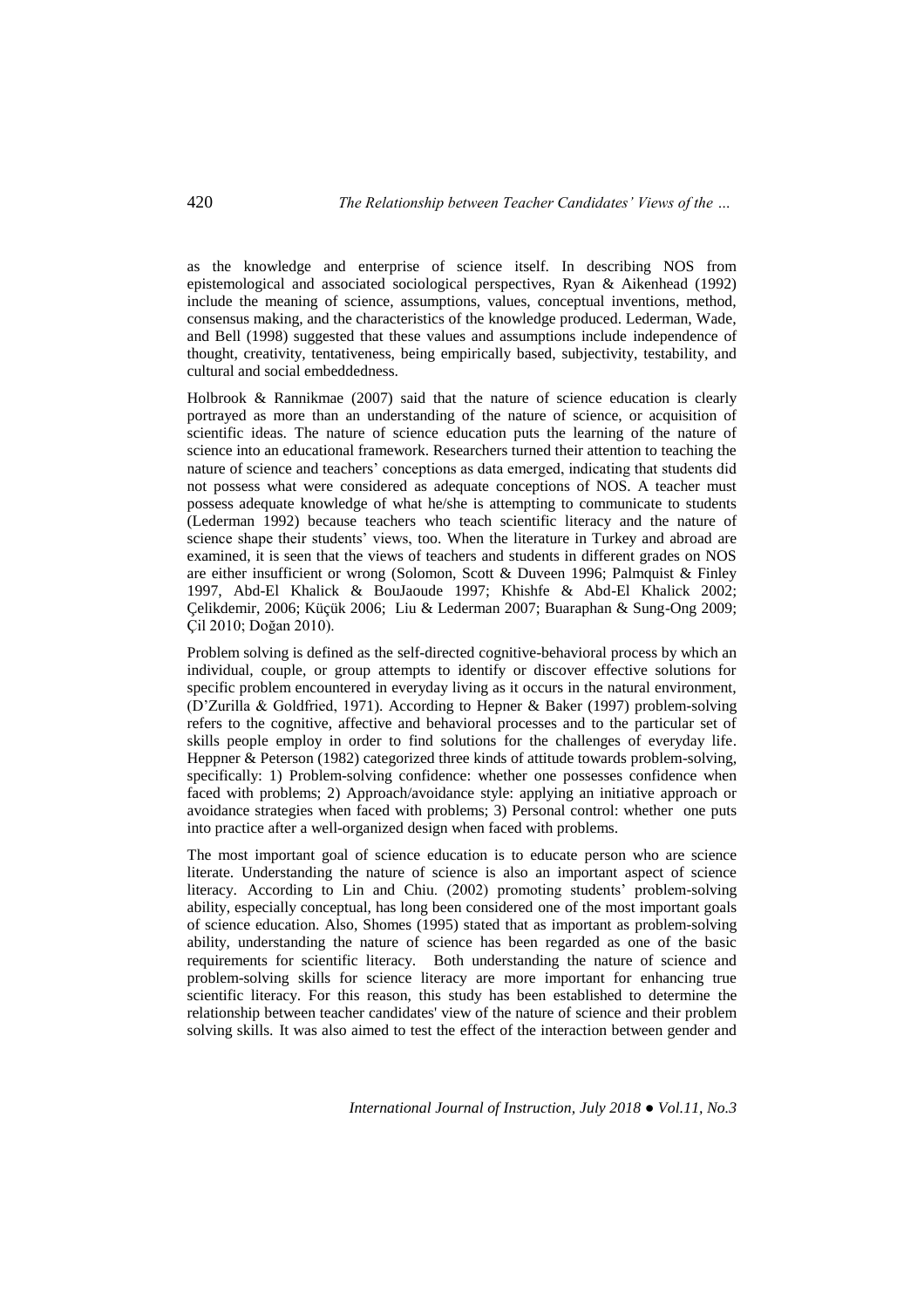problem solving skills, and the educational stage that they will serve and problem solving skills, on the nature of science.

## **Research Questions**

1. What is distribution of the teacher candidates' views of NOS (the definition of science, the characteristic features of the scientist, the social structure of the scientific information, and the characteristic features of the scientific information)?

2. What is the level of teacher candidates' problem solving skills (PSS)?

3. Is there a statistically significant difference in teacher candidates' views of in terms of their PSS?

4. Does the interaction of PSS with gender create a significant difference in teacher candidates' views of NOS?

5. Does the interaction of problem-solving success with educational stage that they will serve create a significant difference in teacher candidates' views of NOS?

6. Is there a statistically significant relationship between teacher candidates' views of NOS and PSS?

7. Are teacher candidate' views of NOS significantly predicted by their PSS?

#### **METHOD**

The research that investigates the teacher candidates' views of NOS, PSS and the relationship between these two variables employs correlational survey method. Survey design provides a quantitative or numeric description of trends, attitudes, or opinions of a population by studying a sample of that population. From sample results, the researcher generalizes or makes claims about the population. In an experiment, investigators may also identify a sample and generalize to a population (Creswell, 2009; Karasar, 2012).

# **Sampling**

The population of the research includes undergraduate and pedagogical formation certificate program students at Afyon Kocatepe University. The sample includes 366 teacher candidate studying primary school math, science, pre-school, class teaching and pedagogical formation certificate program students from biology, physics, chemistry, visual arts and history. Teacher candidates are 255 women and 111 males. 78 of the teacher candidate will serve in primary school, 119 in secondary school and 169 in high school education.

#### **Data Collection**

Teacher candidates' views of NOS were collected through "Views of Science-Technology-Society Scale" (VOSTS) that was experimentally developed by Aikenhead, Ryan & Fleming (1989) and adapted by Arı (2010) through choosing 22 items (VOSTS-TR). The items of (VOSTS-TR) are placed within four sub-dimensions: science (1 item), the characteristic features of scientists (4 items), social structure of scientific information (5 items) and the nature of scientific information (12 items). No reliability

## *Ocak* 421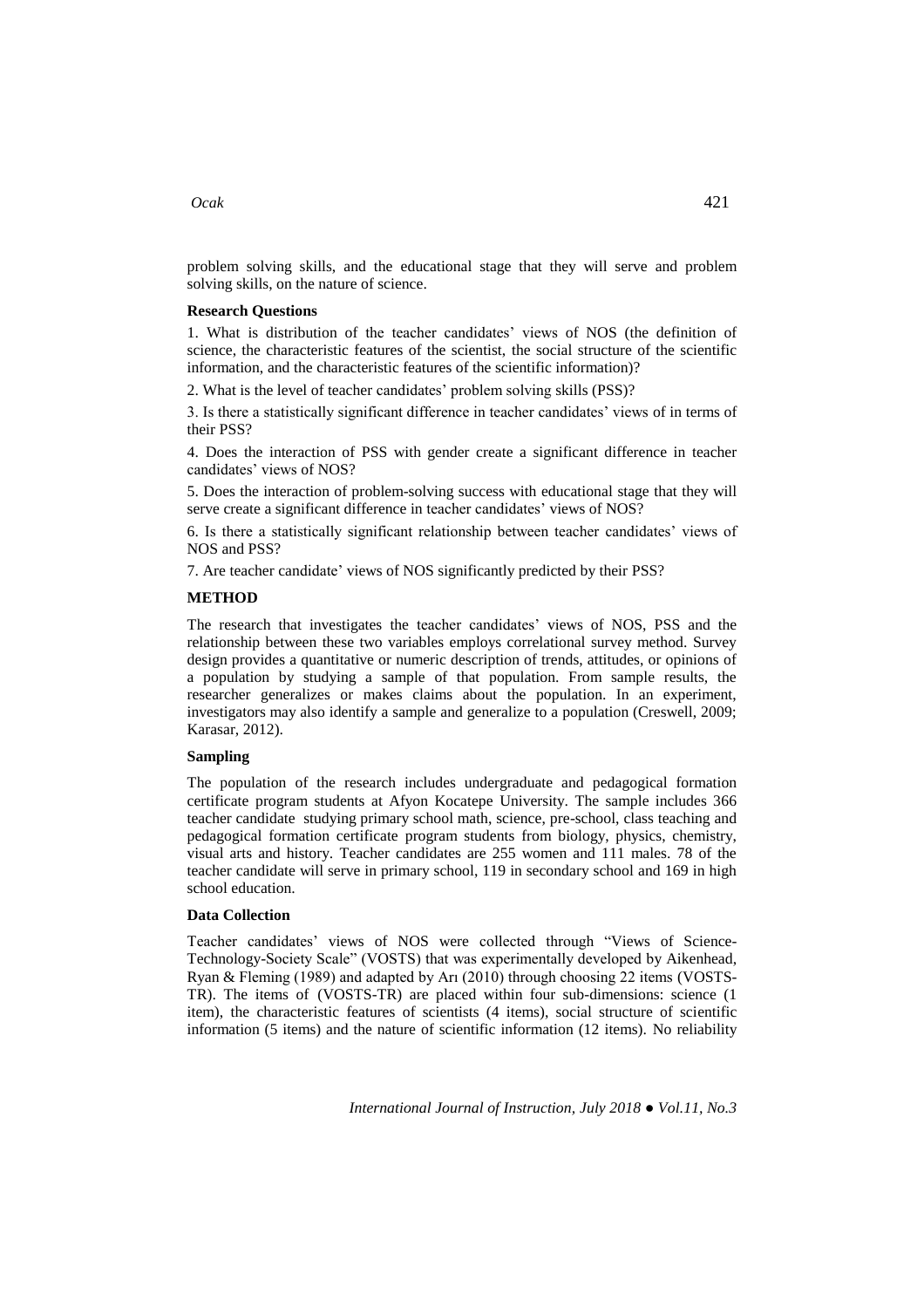studies were conducted for VOSTS-TR. Because, Aikenhead and Ryan (1992) stated that it is inappropriate to speak about the reliability and validity of an empirically developed instrument in the traditional sense because reliability and validity of an empirically developed instrument arise from the qualitative paradigm. Besides, Problem Solving Inventory (PSI) developed by Heppner & Peterson (1982) to identify students' problem solving skills and adapted by Şahin, Şahin & Heppner (1993) was used. The scale of PSI internal consistency reliability was determined by the calculation of Cronbach's coefficient. The alpha value for the scale is .706. Nunnally & Bernstein (1994) recommend reliabilities of 0.70 or better for basic research and Cronbach (1951) indicates that a value higher than 0.50 was considered a satisfactory level of internal consistency.

## **Data Analysis**

Problem Solving Inventory (PSI) was scored according to Savaşır & Şahin (1997) and VOSTS-TR was scored as indicated in Bradford, Rubba & Harkness (1995). The data from both scales were transferred to the computer. While mean and standard deviation were used as descriptive statistics, t-test, one-way ANOVA, two-way ANOVA, correlation test and simple linear regression analysis were used to analyze the relationship between the scores obtained from two scales.

# **FINDINGS**

# **Research Question 1**

What is the distribution of the teacher candidates' views of NOS (the definition of the science, the characteristic features of the scientist, the social structure of the scientific information, and the characteristic features of the scientific information)? The findings related to this problem are given in Table-1 below.

## Table 1

Distribution of Teacher Candidates' Views of Definition of Science (1.Sub-dimension of VOSTS-TR)

| Item (Definition of Science)                                       |      |    |           |      | Result |
|--------------------------------------------------------------------|------|----|-----------|------|--------|
| 1. Defining science is difficult because                           | - 18 |    | 207       |      |        |
| science is complex and does many things.<br>But MAINLY science is: | % 49 | 27 | 56.6 35.8 | 2.32 | Acc    |

0: No idea (NI), 1:1-1.66: Insufficient (Ins), 2:1.67-2.33: Acceptable (Acc), 3:2.33-4: Realistic (R) (The same coding and abbreviations were used in the other items.)

The distribution of the teacher candidates' views of the definition of science subdimension of VOSTS-TR is acceptable.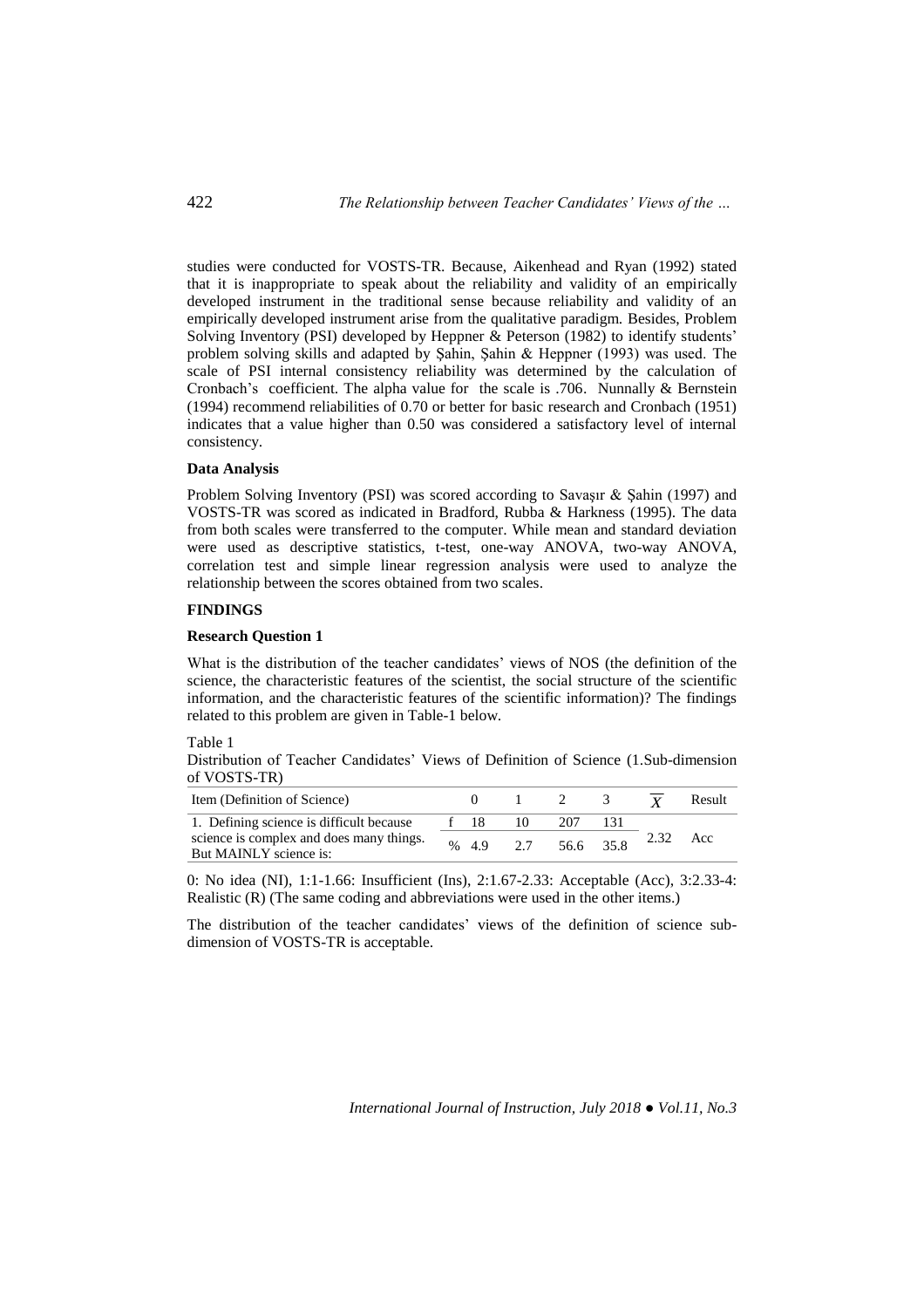# *Ocak* 423

Table 2

Distribution of Teacher Candidates' Views of Characteristic Features of Scientists (2. Sub-dimension of VOSTS-TR)

| Item (Characteristic Features of Scientists)                                                                                                                                                                    | $0 \t1 \t2 \t3$                                |      |       |           | Result |
|-----------------------------------------------------------------------------------------------------------------------------------------------------------------------------------------------------------------|------------------------------------------------|------|-------|-----------|--------|
| 2. The best scientists are always very open-minded, logical, unbiased $\frac{f}{c}$ 7 57                                                                                                                        |                                                | -24  | 278   |           |        |
| and objective in their work. These personal characteristics are needed $\frac{6}{96}$ 1.9 15.6 6.6 76.0 2.56 R<br>for doing the best science.                                                                   |                                                |      |       |           |        |
| 3. Scientists have practically no family life or social life because they $f = 15$ 55                                                                                                                           |                                                | 40   | 256   |           |        |
| need to be so deeply involved in their work.                                                                                                                                                                    | % 4.1 15.0 10.9 69.9 2.46 R                    |      |       |           |        |
| 4. There are many more women scientists today than there used to be. f 13 134                                                                                                                                   |                                                | -74  | 145   |           |        |
| This will make a difference to the scientific discoveries which are<br>made. Scientific discoveries made by women will tend to be different % 3.6 36.6 20.2 39.6 <sup>1.95</sup> Acc<br>than those made by men. |                                                |      |       |           |        |
| 5. Today in Turkey, there are many more male scientists than female                                                                                                                                             | 23 37                                          | -169 | - 137 |           |        |
| scientists. The MAIN reason for this is:                                                                                                                                                                        | % $6.\overline{3}$ $\overline{10.1}$ 46.2 37.4 |      |       | $-2.14$ R |        |

According to Table-2, the distribution of the teacher candidates' views of the characteristic features of scientists sub-dimension of VOSTS-TR is generally realistic.

## Table 3

Distribution of Teacher Candidates' Views of Social Structure of Scientific Information (3. Sub-dimension of VOSTS-TR)

| Item (Social Structure of Scientific Information)                                                                                                                                                                                                                                                                                                                              |               | $\Omega$             | 1   | 2              | 3         | $\boldsymbol{X}$ | Result |
|--------------------------------------------------------------------------------------------------------------------------------------------------------------------------------------------------------------------------------------------------------------------------------------------------------------------------------------------------------------------------------|---------------|----------------------|-----|----------------|-----------|------------------|--------|
| 6. When a new scientific theory is proposed, scientists must decide                                                                                                                                                                                                                                                                                                            | f             | 32                   |     | 111 184 39     |           |                  |        |
| whether to accept it or not. Their decision is based objectively on the<br>facts that support the theory. Their decision is not influenced by their<br>subjective feelings or by personal motives.                                                                                                                                                                             | $\frac{0}{0}$ | 8.7                  |     | 30.3 50.3 10.7 |           | 1.62 Ins         |        |
| 7. Scientists compete for research funds and for who will be the first to<br>make a discovery. Sometimes fierce competition causes scientists to<br>act in secrecy, lift ideas from other scientists, and lobby for money. In<br>other words, sometimes scientists ignore the ideals of science (ideals<br>such as sharing results, honesty, independence, etc.).              |               | 37                   | 162 | 151 16         |           |                  |        |
|                                                                                                                                                                                                                                                                                                                                                                                |               | % 10.1 44.3 41.3 4.4 |     |                |           | $-1.39$ Ins      |        |
| 8. When scientists disagree on an issue (for example, whether or not<br>f<br>low-level radiation is harmful), they disagree mostly because they do<br>not have all the facts. Such scientific opinion has NOTHING to do<br>with moral values (right or wrong conduct) or with personal motives<br>(personal recognition, pleasing employers, or pleasing funding<br>agencies). |               | 25                   |     | 108 159 74     |           |                  |        |
|                                                                                                                                                                                                                                                                                                                                                                                |               | % 6.8                |     | 29.5 43.4 20.2 |           | 1.77 Acc         |        |
| 9. A scientist may play tennis, go to parties, or attend conferences with<br>other people. Because these social contacts can influence the<br>scientist's work, these social contacts can influence the content of the<br>scientific knowledge he or she discovers.                                                                                                            |               | 28                   | 70  | 144 124        |           |                  |        |
|                                                                                                                                                                                                                                                                                                                                                                                |               | 7.7                  |     | 19.1 39.3 33.9 |           | 1.99 Acc         |        |
| 10. Scientists trained in different countries have different ways of<br>looking at a scientific problem. This means that a country's education<br>system or culture can influence the conclusions which scientists reach.                                                                                                                                                      |               | -14                  | 4   | 121 227        |           | 2.53 R           |        |
|                                                                                                                                                                                                                                                                                                                                                                                |               | % 3.8                | 1.1 |                | 33.1 62.0 |                  |        |

According to Table-3, the distribution of the teacher candidates' views of the characteristic features of scientists sub-dimension of VOSTS-TR is either insufficient or acceptable, except item 10.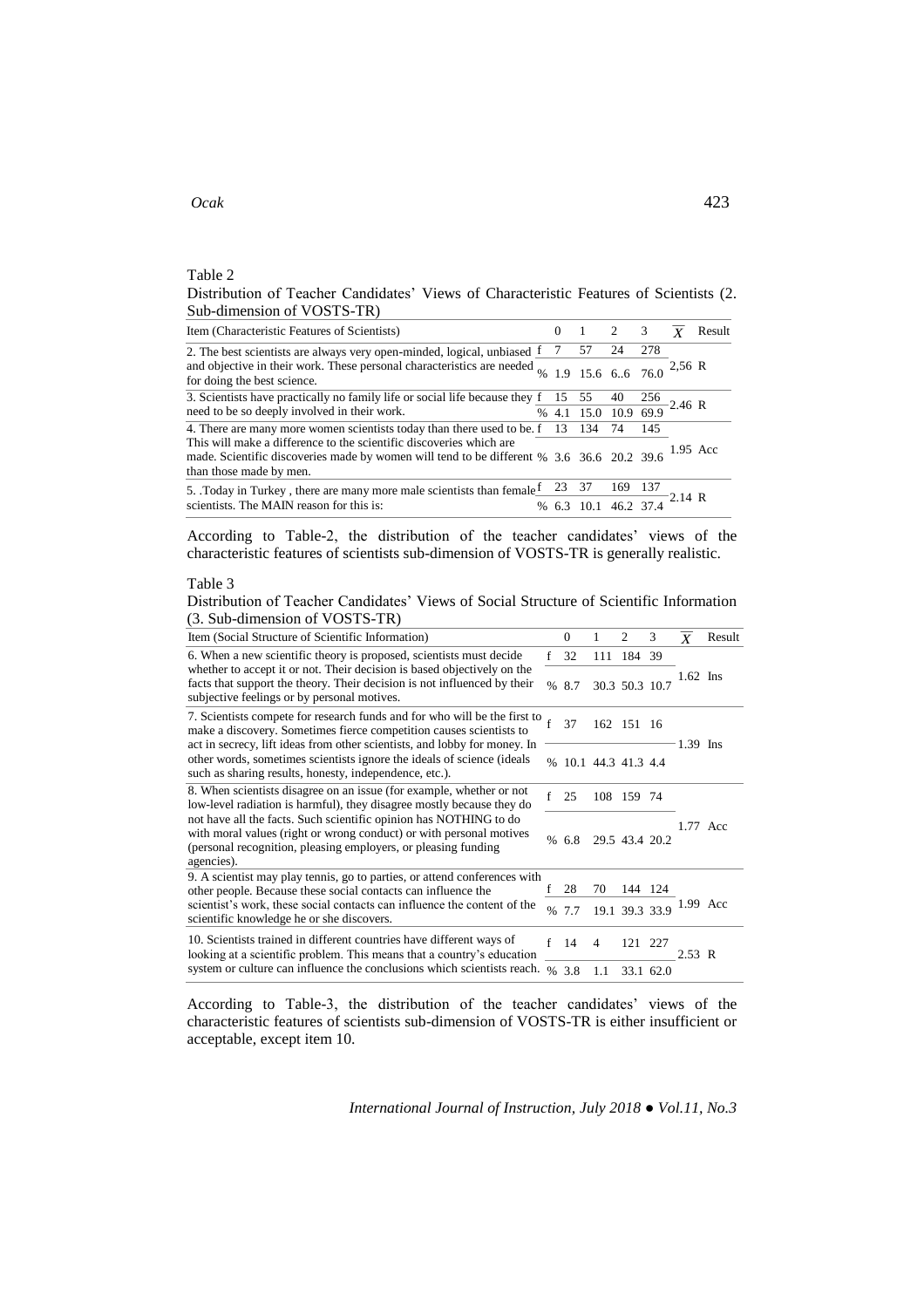# Table 4

Distribution of Teacher Candidates' Views of Characteristic Features of Scientific Information (4.Sub-dimension of VOSTS-TR)

| Item (Characteristic Features of Scientific Information)                                                                                                                                                                     |               | $\boldsymbol{0}$ | 1    | $\overline{2}$ | 3    | $\overline{X}$ | Resul |
|------------------------------------------------------------------------------------------------------------------------------------------------------------------------------------------------------------------------------|---------------|------------------|------|----------------|------|----------------|-------|
| 11. Many scientific models used in research laboratories (such $_f$<br>as the model of heat, the neuron, DNA, or the atom) are copies.                                                                                       |               | 19               | 265  | 52             | 30   | $-1.25$ Ins    |       |
| of reality.                                                                                                                                                                                                                  | $\%$          | 5.2              | 72.4 | 14.2           | 8.2  |                |       |
| 12. When scientists classify something (for example, a plant<br>according to its species, an element according to the periodic                                                                                               |               | 24               | 113  | 56             | 173  |                |       |
| table, energy according to its source, or a star according to its<br>size), scientists are classifying nature according to the way $\frac{9}{6}$<br>nature really is; any other way would simply be wrong.                   |               | 6.6              | 30.9 | 15.3           | 47.3 | 2.03 Acc       |       |
| 13. Even when scientific investigations are done correctly, the $f$<br>knowledge that scientists discover from those investigations–                                                                                         |               | 22               | 50   | $\mathbf{1}$   | 293  | 2.54 R         |       |
| may change in the future.                                                                                                                                                                                                    | %             | 6.0              | 13.7 | 0.3            | 80.1 |                |       |
| 14. Scientific ideas develop from hypotheses to theories, and $\underline{f}$                                                                                                                                                |               | 22               | 312  | 3              | 29   |                |       |
| finally, if they are good enough, to being scientific laws.                                                                                                                                                                  | $\frac{0}{0}$ | 6.0              | 85.2 | .08            | 7.9  | 1.10 Ins       |       |
| 15. When developing new theories or laws, scientists need to f                                                                                                                                                               |               | 17               | 184  | 94             | 71   |                |       |
| make certain assumptions about nature (for example, matter is<br>made up of atoms). These assumptions must be true in order $\frac{6}{96}$<br>for science to progress properly.                                              |               | 4.6              | 50.3 | 25.7           | 19.4 | 1.59 Ins       |       |
| 16. Good scientific theories explain observations well. But f                                                                                                                                                                |               | 46               | 122  | 119            | 79   | - 1.63 Ins     |       |
| good theories are also simple rather than complex.<br>$\frac{0}{0}$                                                                                                                                                          |               | 12.6 33.3        |      | 32.5           | 21.6 |                |       |
| 17. When scientists investigate, it is said that they follow the f                                                                                                                                                           |               | 33               | 233  | 87             | 13   | $1.21$ Ins     |       |
| scientific method. The scientific method is:                                                                                                                                                                                 | %             | 9.0              | 63.7 | 23.8           | 3.6  |                |       |
| 18. Scientific discoveries occur as a result of a series of f                                                                                                                                                                |               | 22               | 89   | 60             | 195  |                |       |
| investigations, each one building on an earlier one, and each<br>one leading logically to the next one, until the discovery is %<br>made.                                                                                    |               | 6.0              | 24.3 | 16.4           | 53.3 | 2.16 Acc       |       |
| 19. Scientists publish the findings of their research in scientific $f$<br>journals. When they write an article for the journals, they                                                                                       |               | 32               | 50   | 60             | 224  | 2.30 Acc       |       |
| organize the report in a very logical and regular way.                                                                                                                                                                       | $\%$          | 8.7              | 13.7 | 16.4           | 61.2 |                |       |
| 20. Scientists should NOT make errors in their work because f                                                                                                                                                                |               | 8                | 107  | 113            | 138  |                |       |
| these errors slow the advance of science.                                                                                                                                                                                    | $\frac{0}{0}$ | 2.2              | 29.2 | 30.9           | 37.7 | 2.04 Acc       |       |
| 21. If scientists find that people working with asbestos have f                                                                                                                                                              |               | 62               | 112  | $\overline{a}$ | 192  |                |       |
| twice as much chance of getting lung cancer as the average<br>person, this must mean that asbestos causes lung cancer.                                                                                                       | $\frac{0}{6}$ | 16.9 30.6        |      | ÷,             | 52.5 | 1.87 Acc       |       |
| 22. Scientists in different fields look at the same thing from f                                                                                                                                                             |               | 39               | 141  | 61             | 125  |                |       |
| very different points of view (for example, H+ causes chemists<br>to think of acidity and physicists to think of protons). This<br>makes it difficult for scientists in different fields to understand<br>each other's work. |               | 10.7 38.5        |      | 16.7           | 34.2 | 1.74 Acc       |       |

According to Table-4, the distribution of the teacher candidates' views of the characteristic features of scientific information sub-dimension of VOSTS-TR is either insufficient or acceptable, except item 13.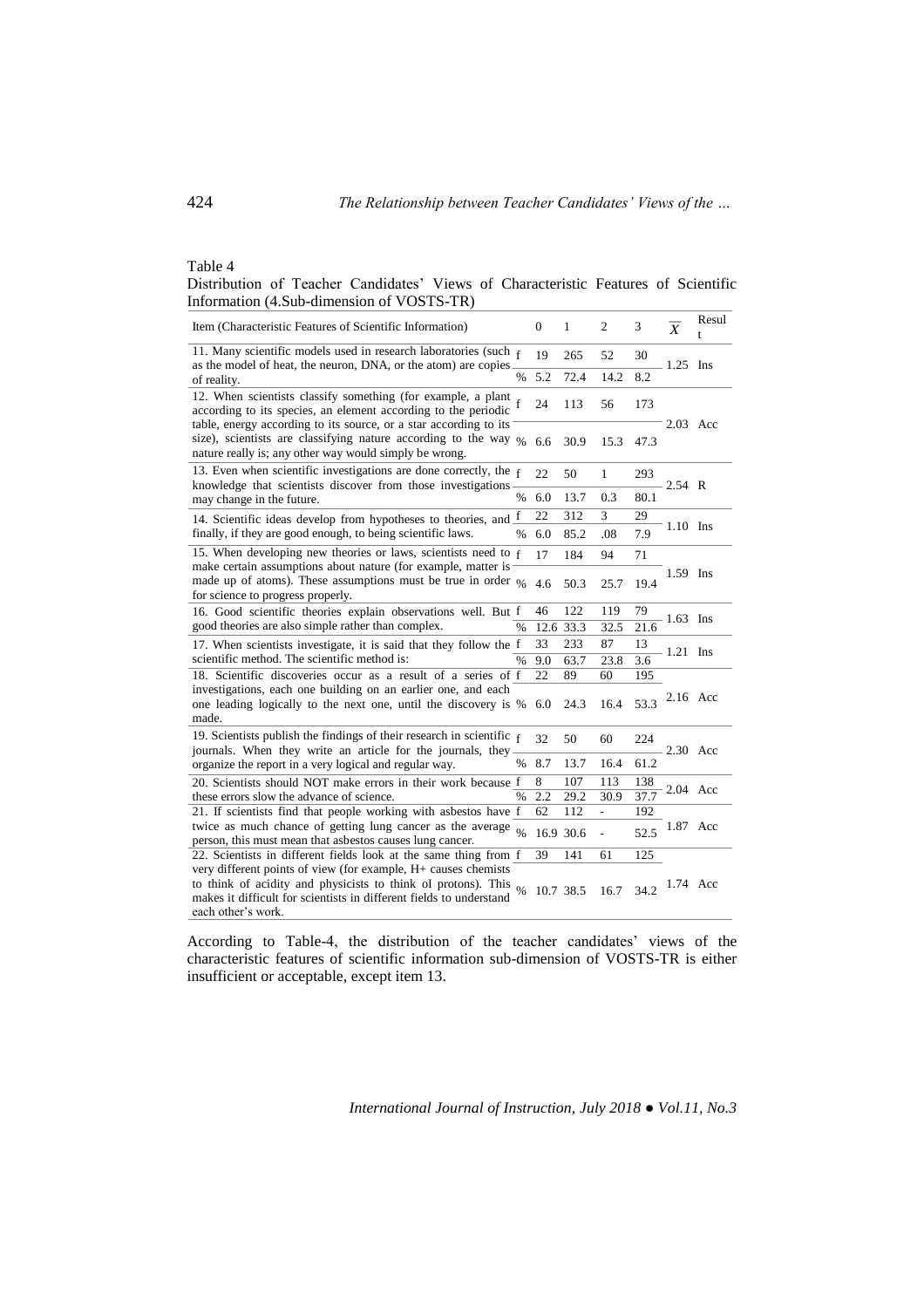## **Research Question 2**

The findings related to "What is level of teacher candidates' (PSS)" question are given in Table-5 below.

Table 5

| The Distribution of Level of Teacher Candidates' PSS |                          |                          |  |
|------------------------------------------------------|--------------------------|--------------------------|--|
| Level                                                |                          | $\frac{0}{0}$            |  |
| Low                                                  | $\overline{\phantom{0}}$ | $\overline{\phantom{0}}$ |  |
| Intermediate                                         | 218                      | 59.6                     |  |
| High                                                 | 148                      | 40.4                     |  |
| Total                                                | 366                      | 100                      |  |

According to Table-5, 59.6 percent of the teacher candidates are in intermediate level while the rest is in high in terms of their PSS.

# **Research Question 3**

Is there a statistically significant difference in teacher candidates' views of NOS in terms of their level of PSS? Findings related to this question are given below in Table-6.

## Table 6

Independent Sample T-test Results for Teacher Candidates' Views of NOS in terms of Level of Problem Solving Skills (PSS)

|                            | <b>PSS</b>   | N   | X     | SS   | sd  | t     | n       |
|----------------------------|--------------|-----|-------|------|-----|-------|---------|
| Definition of science      | Intermediate | 218 | 2.12  | .71  | 364 |       | $.001*$ |
|                            | High         | 148 | 2.38  | .71  |     | 3.35  |         |
| Characteristic features of | Intermediate | 218 | 8.89  | 2.06 | 364 |       | $.005*$ |
| the scientist              | High         | 148 | 9.49  | 1.83 |     | 2.82  |         |
| Social structure of the    | Intermediate | 218 | 9.28  | 2.01 | 364 | $-42$ | .672    |
| scientific information     | High         | 148 | 9.37  | 1.92 |     |       |         |
| Characteristic features of | Intermediate | 218 | 21.32 | 4.31 | 364 |       | .282    |
| the scientific information | High         | 148 | 21.80 | 3.94 |     | 1.07  |         |
|                            | Intermediate | 218 | 41.64 | 6.10 |     |       |         |
| Overall                    |              |     |       |      | 364 |       | $.02*$  |
|                            | High         | 148 | 43.06 | 5.70 |     | 2.23  |         |
|                            |              |     |       |      |     |       |         |

# $*_{p < .05}$

In terms of teacher candidates' problem solving levels, there is a statistically significant difference between the two groups (intermediate and low) in their overall features and definition of science and characteristic features of the scientist sub-dimensions. On the other hand, the difference is not significant in other two sub-dimensions.

## **Research Question -4**

Does the interaction of PSS with gender create a significant difference on teacher candidates' views of NOS? Findings related to this question are given in Table-7 below.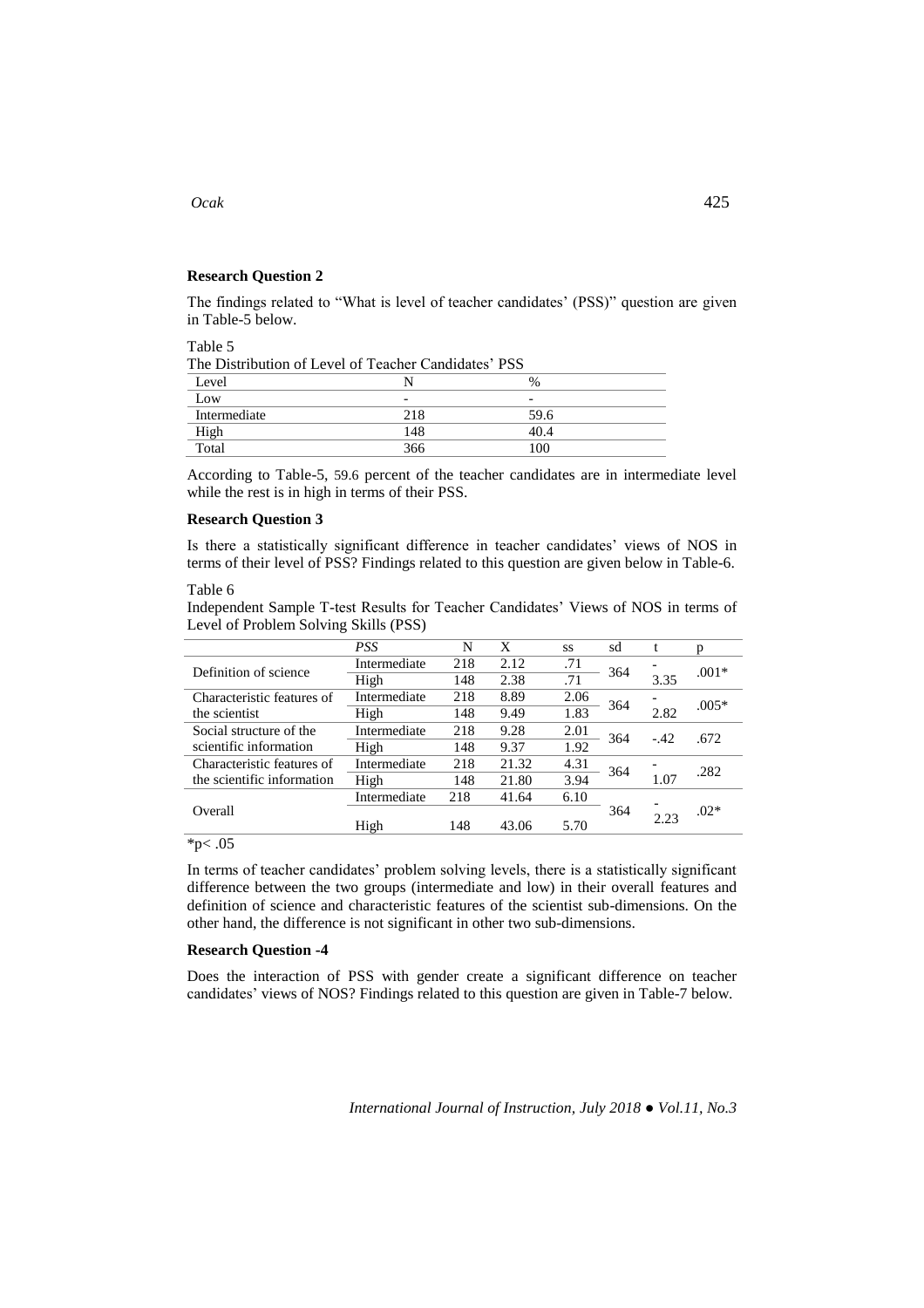#### Table 7

Two-way ANOVA Result for The Interaction Effect of PSS with Gender on Teacher Candidates' Views of NOS

| Variables | NOS                                                  | Sum of  | df | Mean of |       | D    |
|-----------|------------------------------------------------------|---------|----|---------|-------|------|
|           |                                                      | Squares |    | Squares |       |      |
|           | PSS*Gender Definition of science                     | 1.137   |    | 1.137   | 2.216 | .137 |
|           | Characteristic features of the scientist             | 3.085   |    | 3.085   | 0.816 | .367 |
|           | Social structure of the scientific information 5.556 |         |    | 5.556   | 1.416 | .235 |
|           | Characteristic features of the scientific            | 14.641  |    | 14.641  | 0.86  | 354  |
|           | information                                          |         |    |         |       |      |
|           | Overall                                              | 11.296  |    | 11.296  | .329  | .567 |

According to the two-way ANOVA results, the interaction of PSS between gender does not create a significant difference on teacher candidates' views of NOS (Definition of science, the characteristic features of the scientist, the social structure of the scientific information, the characteristic features of the scientific information)

## **Research Question -5**

Does the interaction of PSS with educational stage that they will serve (primary, secondary and high school) create a significant difference in teacher candidates' views of NOS? The findings related to this question are given in Table-8 below.

Table 8

Two-way ANOVA for the İinteraction Effect of PSS with the Educational Stage That They Will Serve on Teacher Candidates' Views of NOS

| Variables   | <b>NOS</b>                         |           |                             | Sum of df Mean of F |                       | p           | Eta     | <b>Difference</b> |
|-------------|------------------------------------|-----------|-----------------------------|---------------------|-----------------------|-------------|---------|-------------------|
|             |                                    | Squares   |                             | Squares             |                       |             | Squared |                   |
| $PSS*The$   | Definition of science              | .067      | $\mathcal{D}_{\mathcal{L}}$ | .034                | .065                  | .937        |         |                   |
| educational |                                    |           |                             |                     |                       |             |         |                   |
| stage that  | Characteristic features of the     | 19.667 2  |                             | 9.833               | 2.553 .079            |             |         |                   |
| they will   | scientist                          |           |                             |                     |                       |             |         |                   |
| serve       | Social structure of the scientific | .916      | $2^{1}$                     | .458                | .121                  | .886        |         |                   |
|             | information                        |           |                             |                     |                       |             |         |                   |
|             | Characteristic features of the     | 125.29 2  |                             | 62.554              | $3.676$ $0.026*$ 0.20 |             |         |                   |
|             | scientific information             |           |                             |                     |                       |             |         |                   |
|             | Overall                            | 231.919 2 |                             | 115.959             | 3.337                 | $.035*$ 018 |         | $2 - 3$           |

\*p<.05(the educational stage that they will serve, 1: primary school, 2; secondary school, 3: high school)

According to two-way ANOVA results, the interaction of PSS between educational stage that they will serve create a significant difference on teacher candidates' views of NOS and its characteristic features of scientific information sub-dimension. As indicated in Table 8, there is a significant difference in favor of the high school educational stage between the high school educational stage and the secondary school educational stage.

#### **Research Question -6**

Is there a statistically significant relationship between teacher candidates' views of NOS and PSS?

The findings related to this question are given in Table-9 below.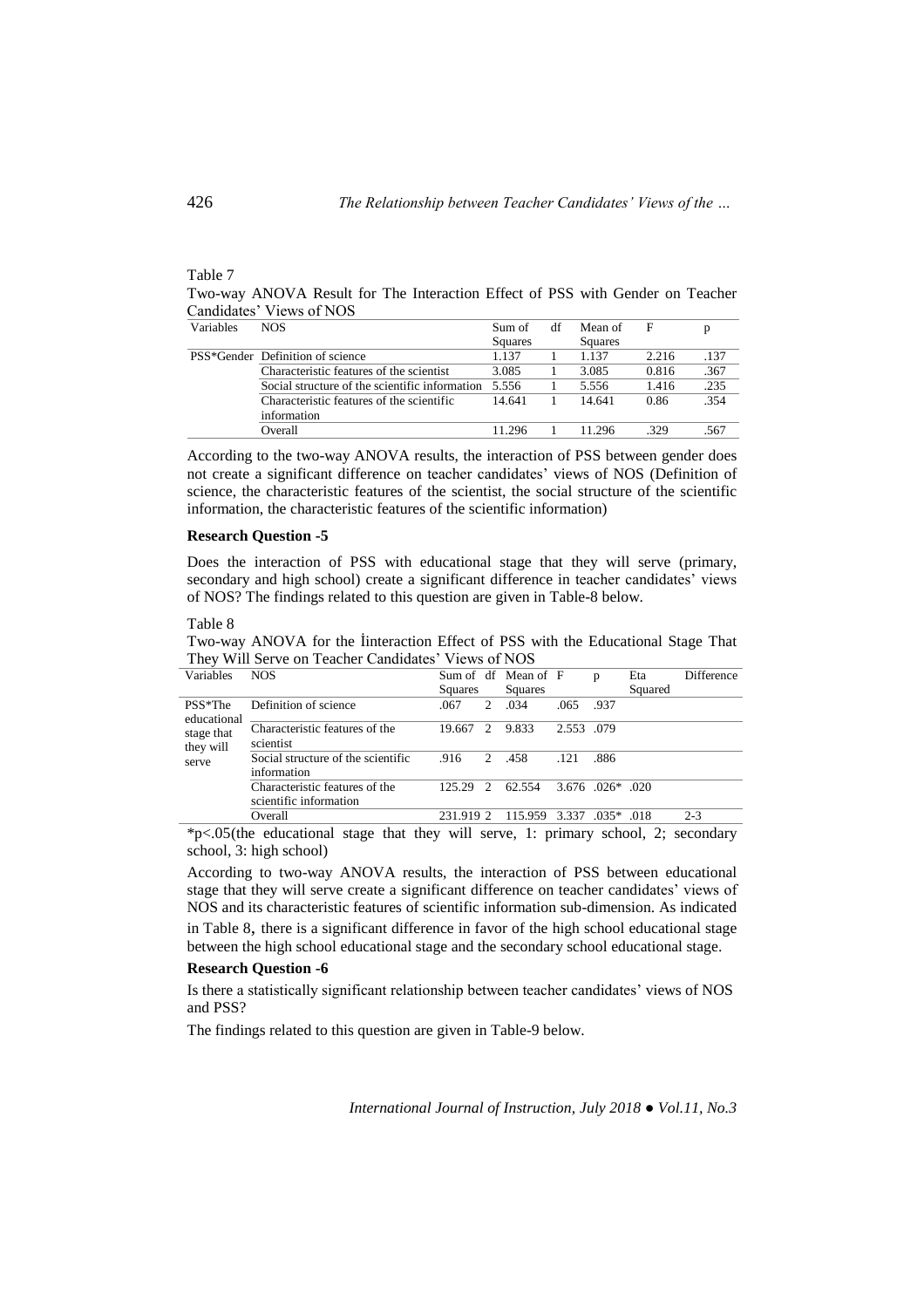# Table 9 Correlation between Teacher Candidates' Views of NOS and PSS

|            |                            | PSS | NOS     |
|------------|----------------------------|-----|---------|
|            | <b>Pearson Correlation</b> |     | $195**$ |
| <b>PSS</b> | Sig. (2-tailed)            |     | .000    |
|            | N                          | 366 | 366     |

As stated in Table-9, there is a statistically significant relationship between teacher candidates' views of NOS and PSS. According to the correlation coefficient, the relationship between these two variables is positive and low

#### **Research Question -7**

Are teacher candidate' views of NOS significantly predicted by their PSS? The findings related to this question are given in Table-10 below.

Table 10

Regression Analysis Results for PSS as a Predictor of Teacher Candidates' Views of NOS

|                                                                 | Sum of Squares | df  | Mean Square |        |      |
|-----------------------------------------------------------------|----------------|-----|-------------|--------|------|
| Regression                                                      | 3546.313       |     | 3546.313    | 14.333 | .000 |
| Residual Constant                                               | 90059.340      | 364 | 247.416     |        |      |
| Total                                                           | 93605.653      | 365 |             |        |      |
| R=.195; R <sup>2</sup> =.038; Standardized R <sup>2</sup> =.035 |                |     |             |        |      |

As indicated in Table-10 above, according to simple linear regression analysis that was carried out to test how PSI scores predict VOSTS-TR scores, there is a statistically significance relationship between PSS and views of NOS results  $(R=195; R^2=038)$ ; PSS is a significant predictor of views of NOS (F1-364 =14.33 p <.05). The coefficient of determination is 0.038; therefore, about 3.8% of the variation in views of NOS is explained by problem solving skill. Accordingly, teacher candidates' PSI scores have a statistically significant effect on their VOSTS-TR scores.

## **DISCUSSION**

This study investigated teacher candidates' views of NOS (definition of science, the characteristic features of the scientist, the social structure of the scientific information, the characteristic features of the scientific information), their PSS, whether PSS brings a significant difference in views of NOS, interaction of PSS with gender and PSS with educational stage that they will serve on, teacher candidates' views of NOS and finally the relationship between teacher candidates' views of NOS and their PSS.

When sub-dimensions of VOSTS-TR are examined, the results are at acceptable level in definition of science sub-dimension. Similarly, Saraç & Capellaro (2015) tell that teachers and teacher candidates do not agree on the definition of science and they have acceptable ideas. However, Doğan-Bora (2005), Arı (2010) and Çınar & Köksal (2013) find that participants have unrealistic ideas on the definition of science. In VOSTS-TR, teacher candidates mostly have realistic ideas on features of scientists sub-dimension, which shows similar results with Doğan-Bora (2005), Aslan (2009) and Saraç & Capellaro (2015). On the other hand, Yenice, Özden and Balcı (2015) state that teacher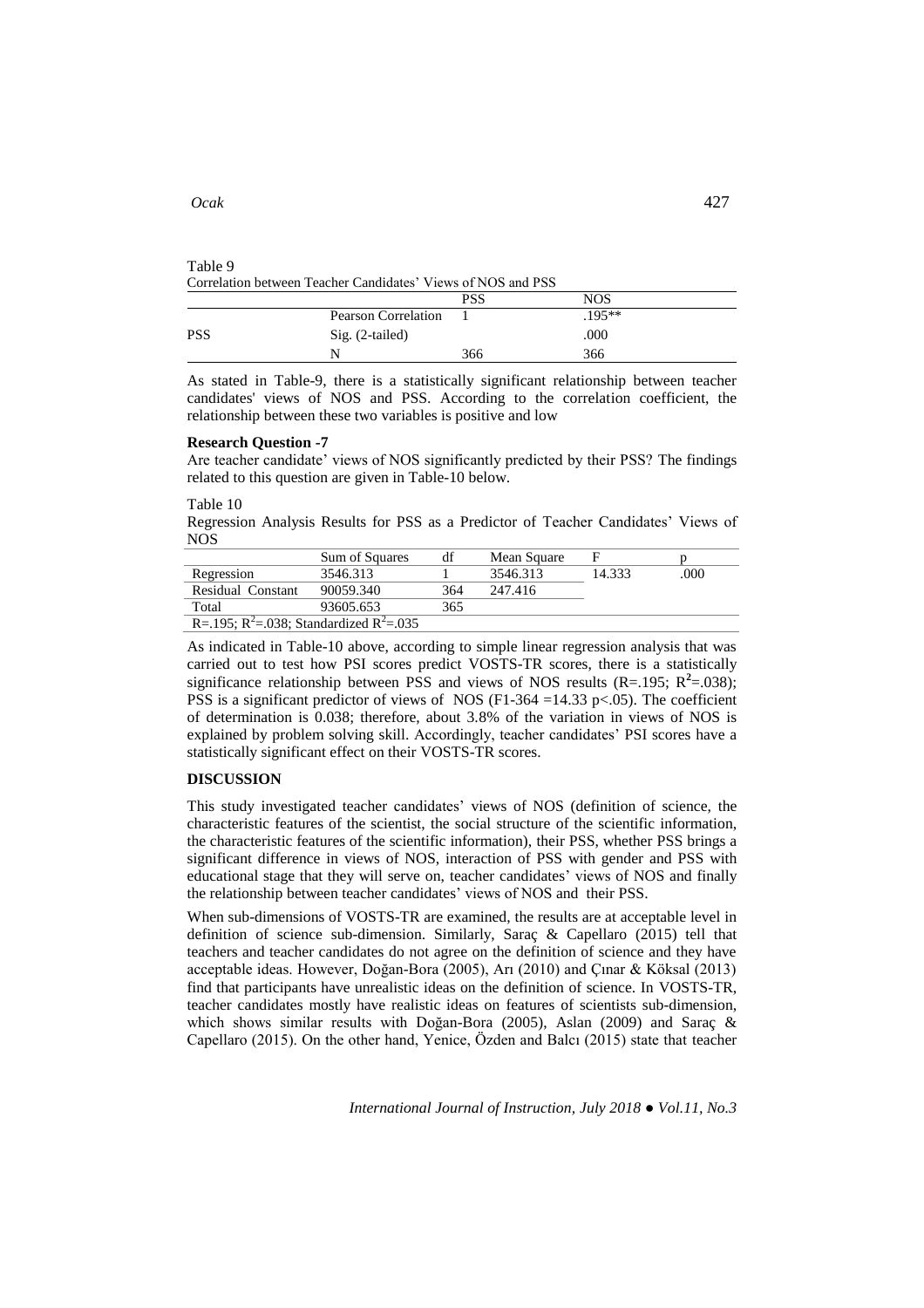candidates of science and class have both realistic and insufficient ideas. Participants have insufficient and acceptable ideas on social structure of scientific information. Teacher candidates have insufficient ideas especially on "this cruel competition sometimes results in scientists' behaving secretly" item. Beşli (2008) thinks that this result is somewhat caused by the nature of the item itself. Saraç & Capellaro (2015) explain that teachers have acceptable ideas on this issue. Teacher candidates mostly have acceptable and insufficient ideas on characteristic features of scientific information sub-dimension of VOSTS-TR. This result is similar with some other national and international studies' results (Lederman, 1992; Abd-El-Khalick & Boujaoude 1997; Moss, Abrams & Robb 2001; Taşar 2003; Doğan-Bora, 2005; Çelikdemir 2006; Beşli 2008; Doğan, Akçay, Kaya & Öcal 2008; Aslan 2009; Aslan, Yalçın & Taşar, 2009).

In terms of the teacher candidates' PSS, 60 percent of them are at intermediate level while the rest is at high level according to problem-solving inventory scores (PSI). This result is similar with the results obtained by Sezen (2007) that indicates teacher candidates' PSS are at intermediate level while it is contradictory with the findings of Karabacak et al. (2015) who explains that teacher candidates' PSS is low.

While there is a statistically significant difference in teacher candidates' view of overall features NOS and the two sub-dimensions, definition of the science and characteristic features of scientists, in terms of the level of their PSS, the difference in other subdimensions of is not significant.

According to the two-way ANOVA results, the interaction of PSS with gender does not create a significant difference on teacher candidates' views of NOS. The literature does not include any findings on the same issue; however, the study by Bora & Çakıroğlu (2006) indicates that female students have a higher realistic view on NOS than the male students do.

The interaction of PSS with educational stage that they will serve creates a significant difference on teacher candidates' views of NOS. The significant difference is only in characteristic features of scientific information sub-dimension and there is a significant difference in favor of the high school educational stage between the high school educational stage and the secondary school educational stage. In their study that investigates teacher candidates' views of NOS and their subject field, Çelik & Karataş (2016) explain that views of NOS differ significantly in terms of the subject fields teacher candidates study. The teacher candidates of the science teaching especially have a more positive view than the other fields do. Similarly, Arslan, Bora & Çakıroğlu (2006) indicate that students' views of NOS differ in terms of their departments.

There is a significant correlation between teacher candidates' scores from PSI and VOSTS-TR. The correlation coefficient indicates a low-level positive relationship. The result of the simple linear regression analysis that has been carried out to examine how teacher candidates' PSI scores predict their VOSTS-TR score reveals that there is a significant relationship between PSS and NOS scores  $(R=.195; R2=.038)$ , so teacher candidate' views of NOS was significantly predicted by their PSS. The literature does not provide a study that examines the relationship between NOS and PSS. However, there are studies on scientific literacy and different variables. Mbajıorgu & Ali (2003)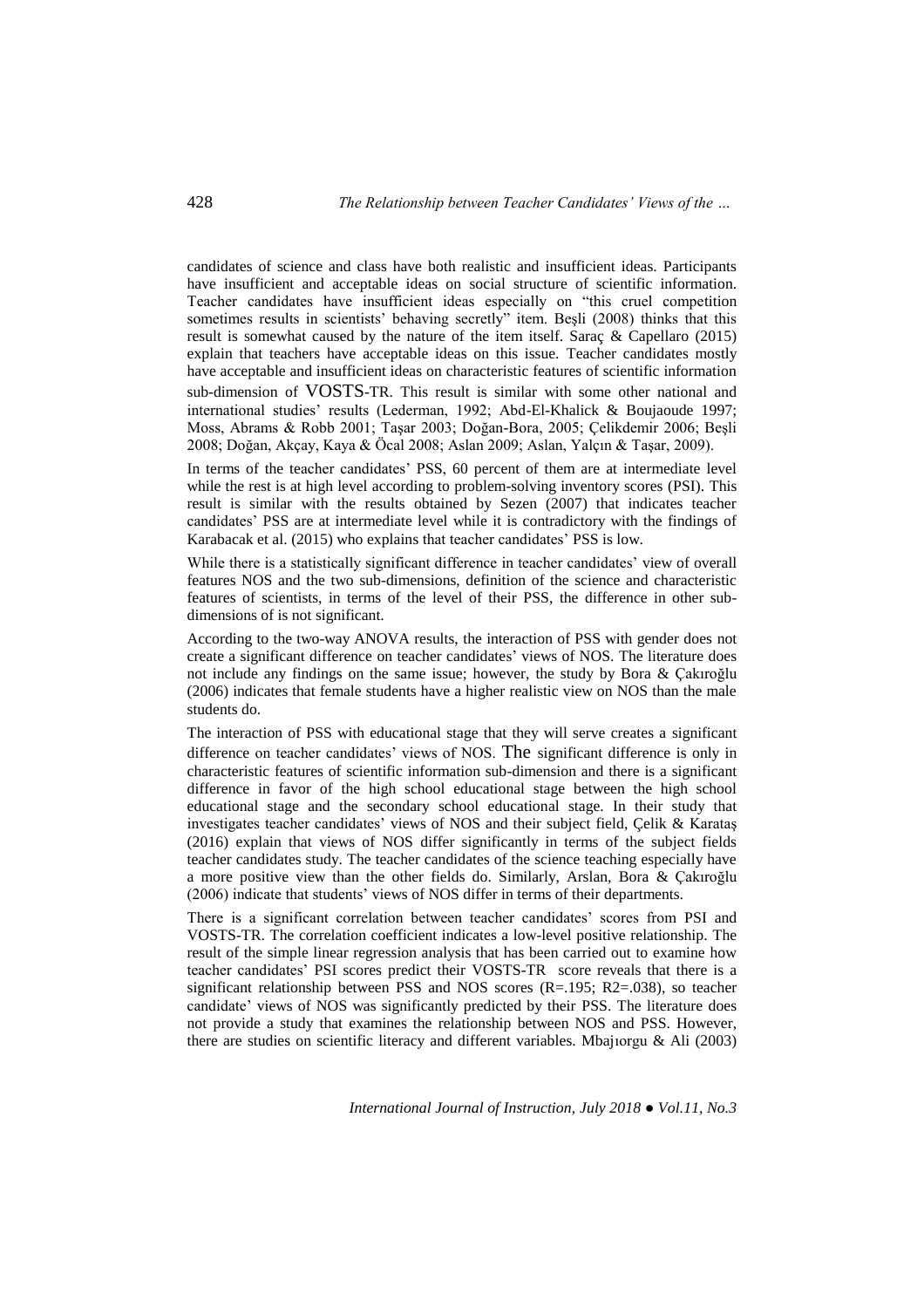## *Ocak* 429

retain that success in biology is a significant predictor of scientific literacy. In short, understanding NOS does not affect their academic success. Günüsen & Üstün  $(2011)$ find an intermediate level significant relationship between nursing students' focus of control and problem solving skills. Kourmousi et al. (2016) find out a relationship between all sub-dimensions of problem solving inventory and Multi-dimensional Focus of Control Scale and Rosenberg Self-esteem Scale (RSES). Dündar (2009) identifies a positive relationship between students' problem solving skills and personality overall fit and social and personal fit that are the sub-scales. When the students' fit levels increase in the mentioned personality features, their problem solving skills also increase.

In this study that examines teacher candidates' views of NOS in terms of some variables, it is seen that their views in the overall scale and its sub-dimensions are mostly insufficient or acceptable. Teacher candidates' views of the topic should be developed. Besides, using approaches that increase PSS of teacher candidates in teacher training might be effective in their understanding NOS. In their experimental research, Çelik & Bayrakçeken (2006) investigate how using Science-Technology-Society approach grounded within scientific questioning for a semester change teacher candidates' views of NOS and the results tell that their views have changed significantly. Akerson et al. (2000) explain that approaches based on open reflective activities are more effective in developing participants' views of NOS. Lederman (2001) organizes an intervention in which class teachers' inclusion of NOS into their teaching at class has been facilitated. There are four factors, namely information on NOS, content knowledge, pedagogic knowledge and will on teaching NOS. Those participants who have had strong will and developed a good view on NOS have been more successful.

As a result, in teacher-training programs, it is observed that developing professional development curricula that will lead to one-by-one teaching might be used as an effective approach besides the education to develop teacher candidates' views of NOS (Palmquist & Finley, 1997; Pomeroy, 1993).

According to the results of the research, teacher candidates' views of the nature of science are either acceptable or insufficient. It is important for teachers to have positive ideas on nature of science to raise students who understand the nature of science. So, it is necessary to include nature of science in teacher education programs and in-service trainings of teachers. Also, teachers candidates' problem solving skills has an effect on their views of the nature of science, teaching methods which can promote students' problem solving skills should be included more to raise individuals who have scientific thoughts. That the teacher candidates' abilities on the nature of science and problem solving are at the expected rate is also closely connected with the education they had in their previous degree. Especially, it should be conducted activities to foster adequate ideas on nature of science and to have effective problem solving skills in previous degrees. This research is conducted on preservice teachers. However, conducting this research on teachers in charge can contribute to science, itself.

# **REFERENCES**

Abd-El-Khalick, F., & BouJaoude, S. (1997). An exploratory study of the knowledge base for science teaching. *Journal of Research in Science Teaching*, 34/7, 673-699.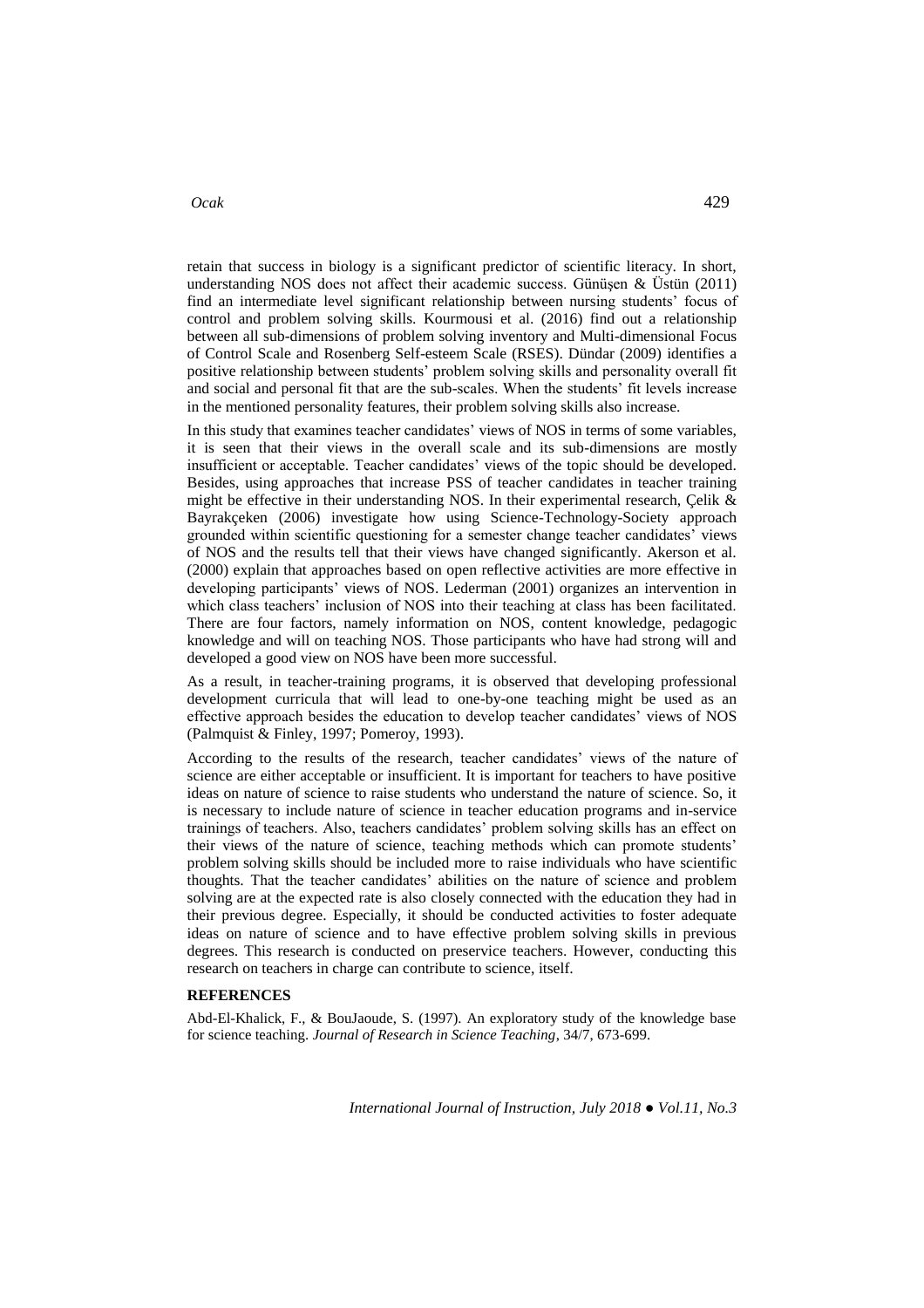Aikenhead, G. & Ryan, G. (1992) The development of a new instrument: 'Views of Science-Technology-Society' (Vosts). *Science Education,* 76/5, 477–491.

Akerson, V. L., Abd-El-Khalick, F., & Lederman, N. G. (2000). Influence of a reflective explicit activity-based approach on elementary teachers' conceptions of nature of science. *Journal of Research in Science Teaching*, 37/4, 295-317.

Arı, Ü. (2010). Fen bilgisi öğretmen adaylarının ve sınıf öğretmen adaylarının bilimin doğası hakkındaki görüşlerinin incelenmesi. (Unpublished Master Thesis). Üniversitesi, Elazığ.

Arslan, O., Doğan-Bora, N., & Çakıroğlu, J. (2006). The view points of high school students about scientific knowledge. Paper presented at the 7th National Science Education Assembly. Gazi Education Faculty. Turkey.

Aslan, O. (2009*). Fen ve teknoloji öğretmenlerinin bilimin doğası hakkındaki görüşleri ve bu görüşlerin sınıf uygulamalarına yansımaları*. (Unpublished Doctoral Dissertation.). Gazi Üniversitesi, Ankara.

Aslan, O., Yalçın, N., & Taşar, M. F. (2009). Fen ve Teknoloji öğretmenlerinin bilimin doğası hakkındaki görüşleri. *Journal of Kirsehir Education Faculty*, 10/3, 1-8.

Beşli, B. (2008). *Fen bilgisi öğretmen adaylarının bilim tarihinden kesitler incelemelerinin bilimin doğası hakkındaki görüşlerine etkisi*.. Unpublished mMaster Thesis.Abant İzzet Baysal Üniversites, Bolu.

Bradford, C. S., Rubba, P. A., & Harkness, W. L. (1995). Views about sciencetechnology—society interactions held by college students in general education physics and STS courses. *Science Education*, 79/4, 355-373.

Buaraphan, K., & Sung-Ong, S. (2009). Thai pre-service science teachers' conceptions of the nature of science. *Asia-Pacific Forum on Science Learning and Teaching*, 10/1, 1-22.

Çelik, S., & Bayrakçeken, S. (2006). The effect of a 'science, sechnology and Ssociety'course on prospective teachers' conceptions of the nature of science. *Research in Science & Technological Education*, 24/2, 255-273.

Çelik, S., & Karataş, F. Ö. (2016). Öğretmen adaylarının bilimin doğasına yönelik anlayışları ile öğrenim gördükleri alanlar arasındaki ilişki. *Kastamonu Üniversitesi Kastamonu Eğitim Dergisi*. 23/2, 755-772.

Çelikdemir, M. (2006). *Examining middle school students' understanding of the nature of science*. (Unpublished Master Thesis). Middle East Technical University, Ankara.

Çil, E. (2010). *Bilimin doğasının kavramsal değişim pedagojisi ve doğrudan yansıtıcı yaklaşım ile öğretilmesi*: Işık Ünitesi Örneği. (Unpublished Doctoral Dissertation). Karadeniz Teknik Üniversitesi, Trabzon.

Cronbach, L. J. (1951). Coefficient alpha and the internal structure of tests. *Psychometrika*, 16/3, 297-334.

Doğan -Bora, N. (2005). *Türkiye genelinde ortaöğretim fen branşı öğretmen ve öğrencilerinin bilimin doğası üzerine görüşlerinin araştırılması*. (Unpublished Doctoral Dissertation). Gazi Üniversitesi,. Ankara.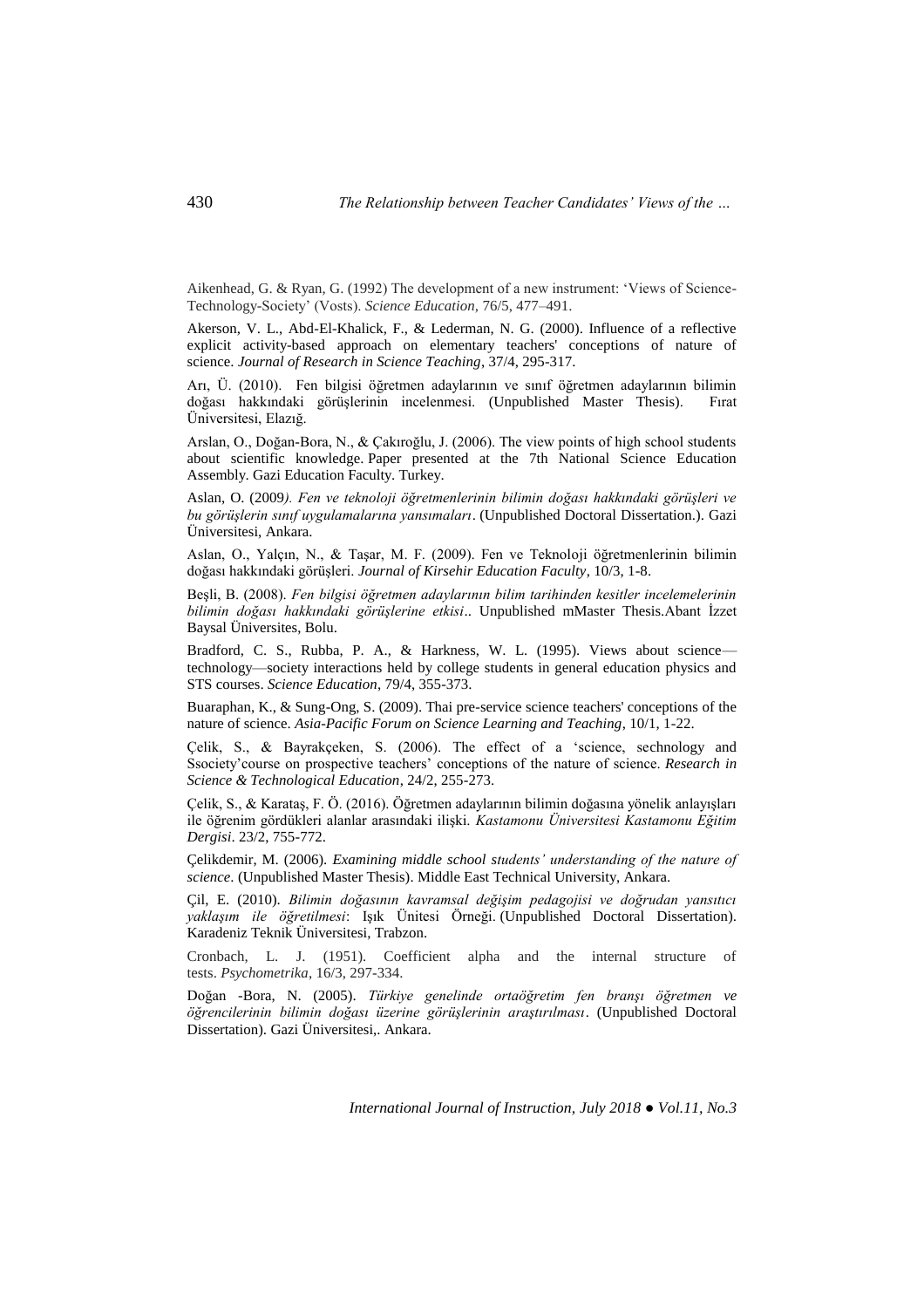# *Ocak* 431

Doğan, N. (2010). Farklı liselerde okuyan 11. sınıf öğrencilerinin bilimin doğası hakkındaki bakış açılarının karşılaştırılması. *Gazi Eğitim Fakültesi Dergisi*, 30/2, 533-560.

Dündar, S. (2009). Üniversite öğrencilerinin kişilik özellikleri ile problem çözme becerileri arasındaki ilişkinin incelenmesi. *Dokuz Eylül Üniversitesi Üniversitesi İktisadi ve İdari Bilimler Fakültesi Dergisi*, 24/2, 139-150.

D'zurilla, T. J., & Goldfried, M. R. (1971). Problem solving and behavior modification. *Journal of Abnormal Psychology*, 78/1, 107-126.

Gabel, L. L. (1976). *The development of a model to determine perceptions of scientific literacy* (Unpublished Doctoral Dissertation), The Ohio State University. Ohio.

Günüşen, N. P., & Üstün, B. (2011). Hemşirelik öğrencilerinin problem çözme beceri düzeyleri ile kontrol odağı arasındaki ilişki. *Dokuz Eylül Üniversitesi Hemşirelik Yüksekokulu Elektronik Dergisi*, 4/2, 72-77.

Nunnally*,* J. C., & Bernstein*,* I. H. *(*1994*). Psychometric theory (3rd ed.).* New. York; McGraw-Hill.

Heppner, P. P., & Baker, C. E. (1997). Applications of the problem solving inventory. *Measurement and Evaluation in Counseling and Development*. 29, 229-241.

Heppner, P. P., & Petersen, C. H. (1982). The development and implications of a personal problem-solving inventory. *Journal of Counseling Psychology*, 29/1, 66-75

Johnston, A. T. (2001). *A conceptual change analysis of the nature of science conceptions: The deep roots and entangled vines of a conceptual ecology*. (Unpublished Doctoral Dissertation), The University of Utah, Utah

Kang, S., Scharmann, L. C., & Noh, T. (2005). Examining students' views of the nature of science: Results from Korean 6th, 8th, and 10th graders. *Science Education*, 89/2, 314-334.

Karabacak, K., Nalbant, D., & Topçuoğlu, P. (2015). Examination of teacher candidates' problem solving skills according to several variables. *Procedia-Social and Behavioral Sciences*, 174, 3063-3071.

Kaya, O. N., Doğan, A., & Öcal, E. (2008). Turkish elementary school students' images of scientists. *Eurasian Journal of Educational Research*, 32, 83-100.

Khishfe, R., & Abd‐El‐Khalick, F. (2002). Influence of explicit and reflective versus implicit inquiry‐oriented instruction on sixth graders' views of nature of science. *Journal of Research in Science Teaching*, 39/7, 551-578.

Kourmousi, N., Xythali, V., Theologitou, M., & Koutras, V. (2016). Validity and reliability of the problem solving inventory (psi) in a nationwide sample of greek Educators. *Social Sciences*, 5/2, 2-11.

Küçük, M. (2006). *Bilimin doğasını ilköğretim 7. sınıf öğrencilerine öğretmeye yönelik bir çalışma*. (Unpublished Doctoral Dissertation), Karadeniz Teknik Üniversitesi, Trabzon.

Lederman, N. G., Schwartz, R. S., Abd‐El‐Khalick, F., & Bell, R. L. (2001). Pre‐service teachers' understanding and teaching of nature of science: An intervention study. *Canadian Journal of Math, Science & Technology Education*, 1/2, 135-160.

Lederman, N. G. (1992). Students' and teachers' conceptions of the nature of science: A review of the research. *Journal of Research in Science Teaching*, 29(4), 331-359.